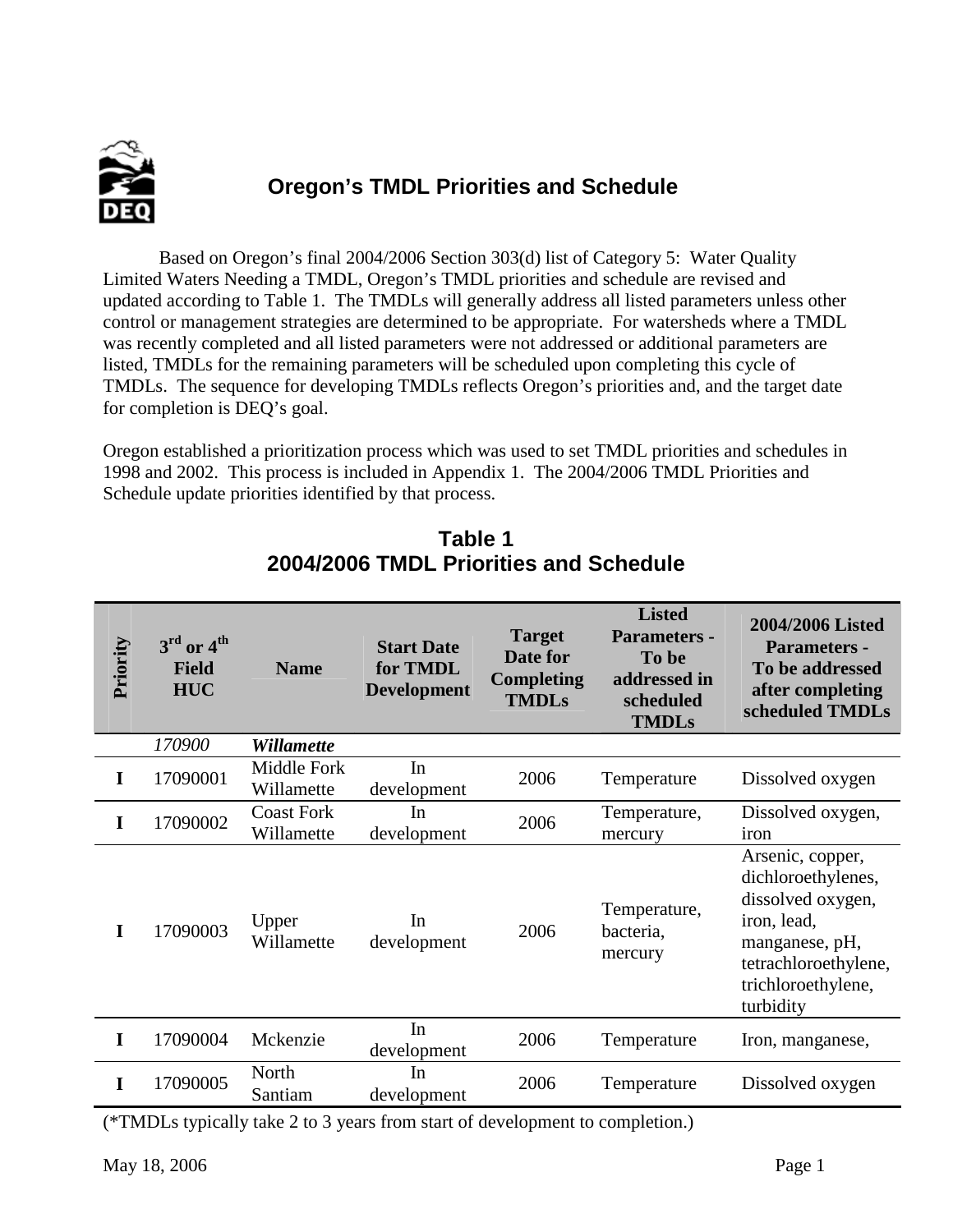| Priority    | $3rd$ or $4th$<br><b>Field</b><br><b>HUC</b> | <b>Name</b>                | <b>Start Date</b><br>for TMDL<br><b>Development</b>                           | <b>Target</b><br>Date for<br><b>Completing</b><br><b>TMDLs</b> | <b>Listed</b><br>Parameters -<br>To be<br>addressed in<br>scheduled<br><b>TMDLs</b> | 2004/2006 Listed<br><b>Parameters -</b><br>To be addressed<br>after completing<br>scheduled TMDLs                                                                          |
|-------------|----------------------------------------------|----------------------------|-------------------------------------------------------------------------------|----------------------------------------------------------------|-------------------------------------------------------------------------------------|----------------------------------------------------------------------------------------------------------------------------------------------------------------------------|
| $\mathbf I$ | 17090006                                     | South<br>Santiam           | In<br>development                                                             | 2006                                                           | Temperature                                                                         |                                                                                                                                                                            |
| I           | 17090007                                     | Middle<br>Willamette       | In<br>development                                                             | 2006                                                           | Temperature,<br>bacteria,<br>mercury                                                | Dieldrin, dissolved<br>oxygen, heptachlor,<br>iron                                                                                                                         |
| I           | 17090011                                     | Clackamas                  | In<br>development                                                             | 2006                                                           | Temperature,<br>bacteria                                                            |                                                                                                                                                                            |
| I           | 17090012                                     | Lower<br>Willamette        | In<br>development                                                             | 2006                                                           | Temperature,<br>bacteria,<br>mercury                                                | Aldrin, ammonia,<br>aquatic weeds or<br>algae, biological<br>criteria, chlorophyll<br>a, DDE, DDT,<br>dieldrin, iron,<br>manganese, PCB,<br>pentachlorophenol,<br>pH, PAHs |
|             | 170601                                       | <b>Lower Snake</b>         |                                                                               |                                                                |                                                                                     |                                                                                                                                                                            |
| I           | 17060102                                     | Imnaha                     | In<br>development                                                             | 2006                                                           | Temperature                                                                         |                                                                                                                                                                            |
| I           | 17060105                                     | Wallowa                    | In<br>development                                                             | 2006                                                           | Temperature,<br>dissolved<br>oxygen,<br>bacteria, pH,<br>sedimentation              |                                                                                                                                                                            |
| I           | 17060106                                     | Lower<br>Grande<br>Ronde   | In<br>development                                                             | 2006                                                           | Temperature,<br>dissolved<br>oxygen,<br>sedimentation                               |                                                                                                                                                                            |
|             | 170701                                       | <b>Middle Columbia</b>     |                                                                               |                                                                |                                                                                     |                                                                                                                                                                            |
| I           | 17070104                                     | Willow                     | In<br>development                                                             | 2006                                                           | Temperature,<br>bacteria, pH                                                        |                                                                                                                                                                            |
| $\mathbf I$ | 17070105                                     | Middle<br>Columbia<br>Hood | In<br>development                                                             | 2008                                                           | Temperature,<br>sedimentation                                                       | Arsenic, beryllium,<br>chlopyrifos, copper,<br>Guthion, iron,<br>manganese, pH                                                                                             |
|             | 170800                                       | Lower Columbia             |                                                                               |                                                                |                                                                                     |                                                                                                                                                                            |
|             | May 18, 2006                                 |                            | (*TMDLs typically take 2 to 3 years from start of development to completion.) |                                                                |                                                                                     | Page 2                                                                                                                                                                     |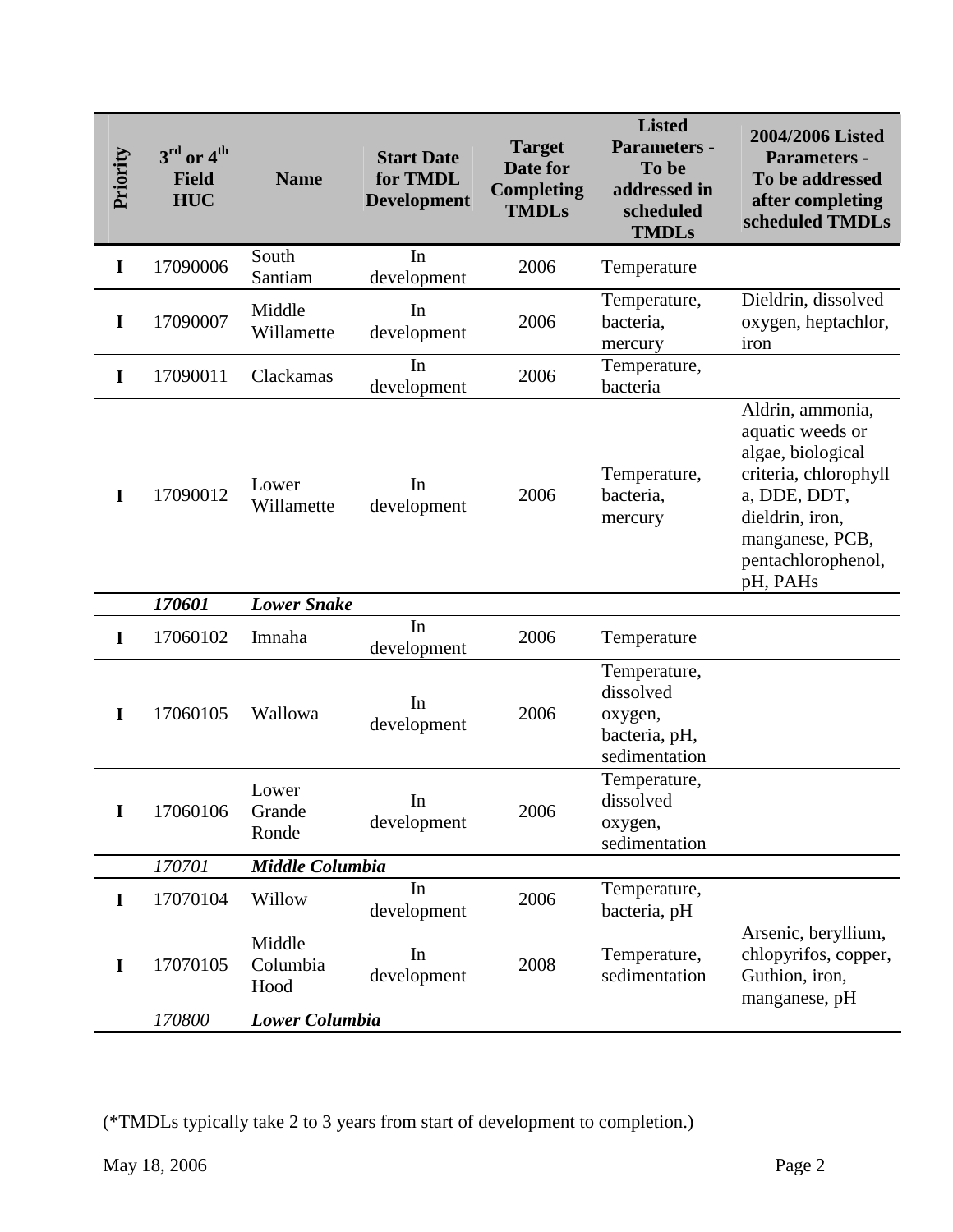| Priority    | $3rd$ or $4th$<br><b>Field</b><br><b>HUC</b> | <b>Name</b>                      | <b>Start Date</b><br>for TMDL<br><b>Development</b>                           | <b>Target</b><br>Date for<br>Completing<br><b>TMDLs</b>     | <b>Listed</b><br>Parameters -<br>To be<br>addressed in<br>scheduled<br><b>TMDLs</b>                                                                        | 2004/2006 Listed<br><b>Parameters -</b><br>To be addressed<br>after completing<br>scheduled TMDLs                |
|-------------|----------------------------------------------|----------------------------------|-------------------------------------------------------------------------------|-------------------------------------------------------------|------------------------------------------------------------------------------------------------------------------------------------------------------------|------------------------------------------------------------------------------------------------------------------|
| $\mathbf I$ | 17080003                                     | Lower<br>Columbia-<br>Clatskanie | In<br>development                                                             | 2006<br>(Completed<br>$2003 -$<br>Temperature,<br>bacteria) | Dissolved<br>oxygen                                                                                                                                        |                                                                                                                  |
| $\mathbf I$ | 17080006                                     | Lower<br>Columbia                | In<br>development                                                             | 2006<br>(Completed<br>$2003 -$<br>Temperature)              | Dissolved<br>oxygen                                                                                                                                        | Aquatic weeds or<br>algae, chromium,<br>copper, bacteria,<br>iron, manganese,<br>zinc                            |
|             | 171003                                       | <b>Southern Oregon Coastal</b>   |                                                                               |                                                             |                                                                                                                                                            |                                                                                                                  |
| I           | 17100301                                     | North<br>Umpqua                  | In<br>development                                                             | 2006                                                        | Temperature,<br>aquatic weeds<br>or algae, pH                                                                                                              | Arsenic, beryllium,<br>copper, dissolved<br>oxygen, iron, lead,<br>manganese,<br>mercury, total<br>dissolved gas |
| I           | 17100302                                     | South<br>Umpqua                  | In<br>development                                                             | 2006                                                        | Ammonia,<br>aquatic weeds<br>or algae,<br>bacteria,<br>biological<br>criteria,<br>chlorophyll a,<br>dissolved<br>oxygen, pH,<br>phosphorus,<br>temperature | Arsenic, cadmium,<br>copper, iron,<br>manganese,<br>mercury, nickel,<br>sedimentation, zinc                      |
| $\mathbf I$ | 17100303                                     | Umpqua                           | In<br>development                                                             | 2006                                                        | <b>Biological</b><br>criteria,<br>bacteria, pH,<br>temperature                                                                                             | Beryllium, copper,<br>dissolved oxygen,<br>iron, lead,<br>manganese                                              |
| $\mathbf I$ | 17100306                                     | <b>Sixes</b>                     | In<br>development                                                             | 2007                                                        | Aquatic weeds<br>or algae,<br>dissolved<br>oxygen, pH,<br>temperature                                                                                      |                                                                                                                  |
|             | May 18, 2006                                 |                                  | (*TMDLs typically take 2 to 3 years from start of development to completion.) |                                                             |                                                                                                                                                            | Page 3                                                                                                           |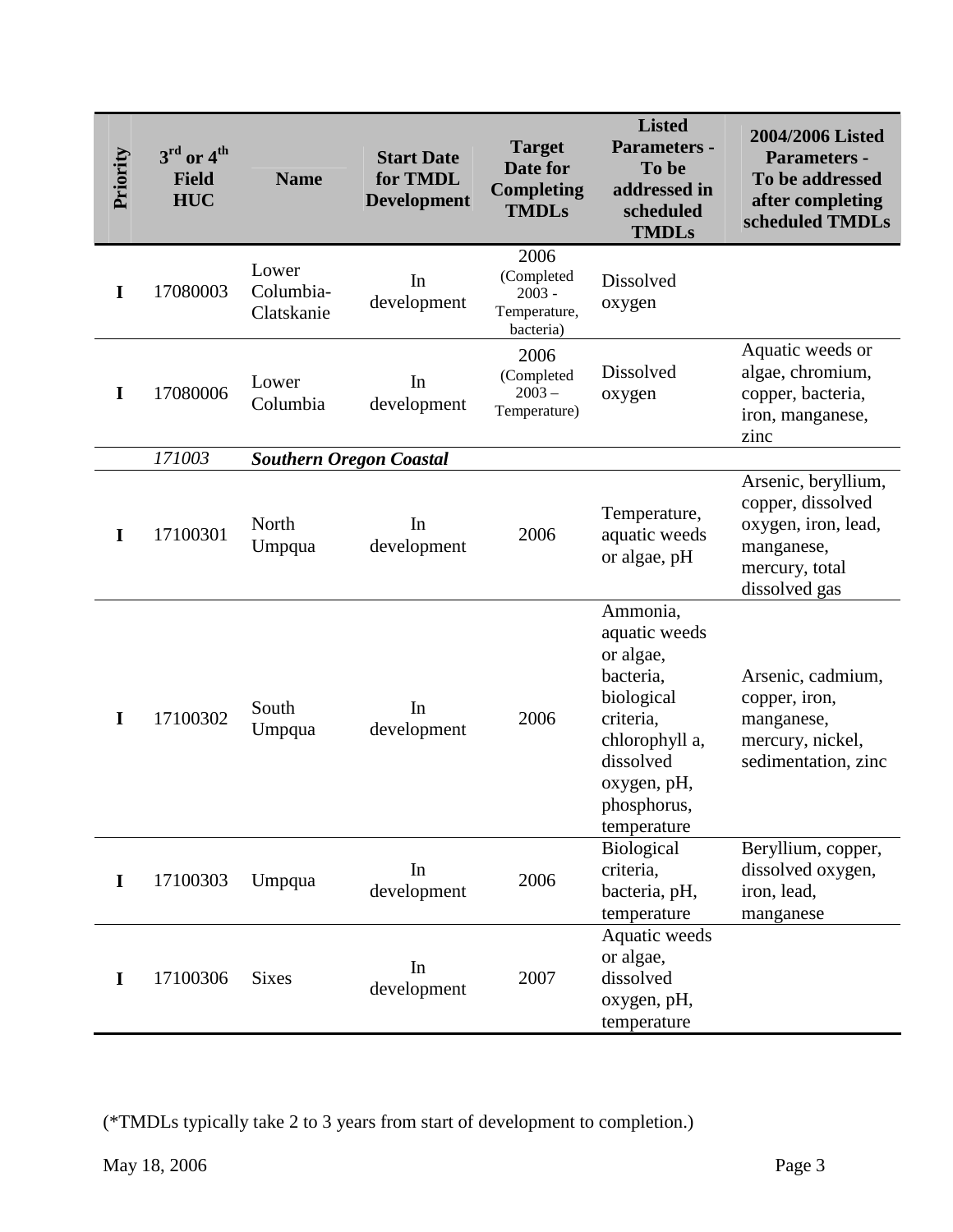| Priority     | $3rd$ or $4th$<br><b>Field</b><br><b>HUC</b> | <b>Name</b>              | <b>Start Date</b><br>for TMDL<br><b>Development</b>                           | <b>Target</b><br><b>Date for</b><br><b>Completing</b><br><b>TMDLs</b> | <b>Listed</b><br><b>Parameters -</b><br>To be<br>addressed in<br>scheduled<br><b>TMDLs</b>                         | 2004/2006 Listed<br><b>Parameters -</b><br>To be addressed<br>after completing<br>scheduled TMDLs |
|--------------|----------------------------------------------|--------------------------|-------------------------------------------------------------------------------|-----------------------------------------------------------------------|--------------------------------------------------------------------------------------------------------------------|---------------------------------------------------------------------------------------------------|
| $\mathbf I$  | 17100307                                     | Upper<br>Rogue           | In<br>development                                                             | 2007                                                                  | Bacteria,<br>dissolved<br>oxygen, pH,<br>sedimentation,<br>temperature                                             |                                                                                                   |
| $\mathbf I$  | 17100308                                     | Middle<br>Rogue          | In<br>development                                                             | 2007                                                                  | Bacteria,<br>sedimentation,<br>temperature                                                                         |                                                                                                   |
| $\mathbf I$  | 17100310                                     | Lower<br>Rogue           | In<br>development                                                             | 2007                                                                  | Bacteria,<br>temperature                                                                                           |                                                                                                   |
| $\mathbf I$  | 17100311                                     | Illinois                 | In<br>development                                                             | 2007                                                                  | Temperature                                                                                                        |                                                                                                   |
| $\mathbf I$  | 17100312                                     | Chetco                   | In<br>development                                                             | 2007                                                                  | Dissolved<br>oxygen,<br>bacteria, pH,<br>temp                                                                      |                                                                                                   |
|              | 180102                                       | <b>Klamath</b>           |                                                                               |                                                                       |                                                                                                                    |                                                                                                   |
| I            | 18010204                                     | Lost                     | In<br>development                                                             | 2006                                                                  | Ammonia,<br>chlorophyll a,<br>dissolved<br>oxygen, pH,<br>temperature                                              |                                                                                                   |
| I            | 18010206                                     | Upper<br>Klamath         | In<br>development                                                             | 2006                                                                  | Ammonia,<br>biological<br>criteria<br>chlorophyll a,<br>dissolved<br>oxygen, pH,,<br>sedimentation,<br>temperature |                                                                                                   |
|              |                                              |                          |                                                                               |                                                                       |                                                                                                                    |                                                                                                   |
|              | 170702                                       | <b>John Day</b>          |                                                                               |                                                                       | Bacteria,                                                                                                          |                                                                                                   |
| $\mathbf{I}$ | 17070201                                     | <b>Upper John</b><br>Day | In<br>development                                                             | 2007                                                                  | biological<br>criteria,<br>dissolved<br>oxygen,<br>temperature                                                     |                                                                                                   |
|              |                                              |                          |                                                                               |                                                                       |                                                                                                                    |                                                                                                   |
|              |                                              |                          | (*TMDLs typically take 2 to 3 years from start of development to completion.) |                                                                       |                                                                                                                    |                                                                                                   |
|              | May 18, 2006                                 |                          |                                                                               |                                                                       |                                                                                                                    | Page 4                                                                                            |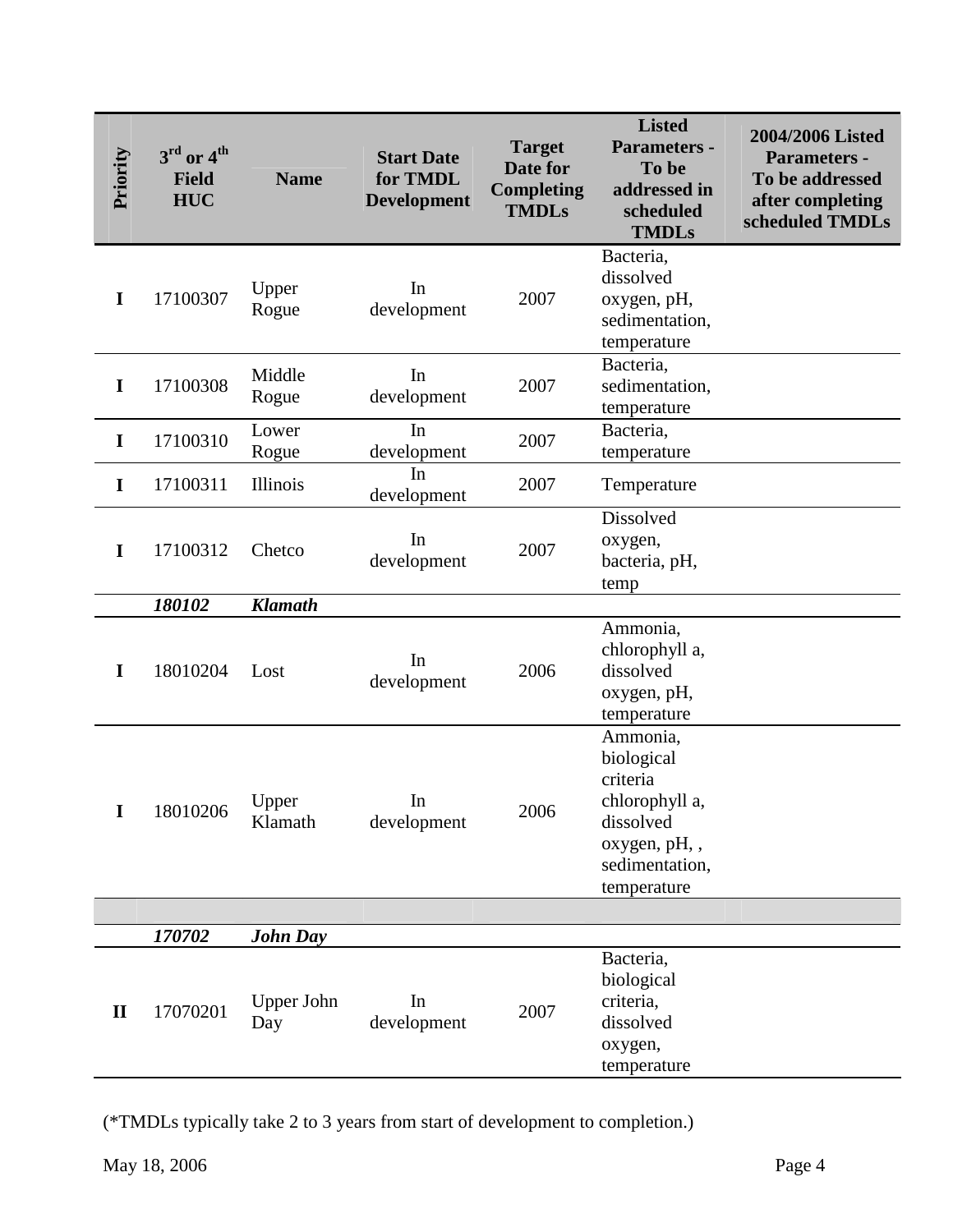| Priority     | $3rd$ or $4th$<br><b>Field</b><br><b>HUC</b> | <b>Name</b>                | <b>Start Date</b><br>for TMDL<br><b>Development</b>                           | <b>Target</b><br>Date for<br><b>Completing</b><br><b>TMDLs</b> | <b>Listed</b><br>Parameters -<br>To be<br>addressed in<br>scheduled<br><b>TMDLs</b>       | 2004/2006 Listed<br><b>Parameters -</b><br>To be addressed<br>after completing<br>scheduled TMDLs |
|--------------|----------------------------------------------|----------------------------|-------------------------------------------------------------------------------|----------------------------------------------------------------|-------------------------------------------------------------------------------------------|---------------------------------------------------------------------------------------------------|
| $\mathbf{I}$ | 17070202                                     | North Fork<br>John Day     | In<br>development                                                             | 2007                                                           | Biological<br>criteria,<br>dissolved<br>oxygen,<br>sedimentation,<br>temperature          |                                                                                                   |
| $\mathbf{I}$ | 17070203                                     | Middle Fork<br>John Day    | In<br>development                                                             | 2007                                                           | Temperature                                                                               |                                                                                                   |
| $\mathbf{I}$ | 17070204                                     | Lower John<br>Day          | In<br>development                                                             | 2007                                                           | <b>Biological</b><br>criteria,<br>temperature                                             |                                                                                                   |
|              | 170703                                       | <b>Deschutes</b>           |                                                                               |                                                                |                                                                                           |                                                                                                   |
| $\mathbf{I}$ | 17070301                                     | Upper<br>Deschutes         | In<br>development                                                             | 2007                                                           | Chlorophyll a,<br>dissolved<br>oxygen, pH,<br>sedimentation,<br>temperature,<br>turbidity |                                                                                                   |
| $\mathbf{I}$ | 17070302                                     | Little<br>Deschutes        | In<br>development                                                             | 2007                                                           | Dissolved<br>oxygen,<br>temperature                                                       |                                                                                                   |
| $\mathbf{I}$ | 17070303                                     | Beaver-<br>South Fork      | In<br>development                                                             | 2007                                                           | Temperature                                                                               |                                                                                                   |
| $\mathbf{I}$ | 17070304                                     | Upper<br>Crooked           | In<br>development                                                             | 2007                                                           | Temperature,<br>pH                                                                        |                                                                                                   |
| $\mathbf{I}$ | 17070305                                     | Lower<br>Crooked           | In<br>development                                                             | 2007                                                           | Temperature.<br>pH, total<br>dissolved gas                                                |                                                                                                   |
| $\mathbf{I}$ | 17070306                                     | Lower<br>Deschutes         | In<br>development                                                             | 2007                                                           | Sedimentation,<br>temperature                                                             |                                                                                                   |
| $\mathbf{I}$ | 17070307                                     | Trout                      | In<br>development                                                             | 2007                                                           | Chlorophyll a,<br>pH,<br>Sedimentation,<br>temperature                                    |                                                                                                   |
|              | 170501                                       | <b>Middle Snake-Boise</b>  |                                                                               |                                                                |                                                                                           |                                                                                                   |
| $\mathbf H$  | 17050115                                     | Middle<br>Snake<br>Payette | 2007                                                                          | ∗                                                              | Bacteria                                                                                  |                                                                                                   |
|              | May 18, 2006                                 |                            | (*TMDLs typically take 2 to 3 years from start of development to completion.) |                                                                |                                                                                           | Page 5                                                                                            |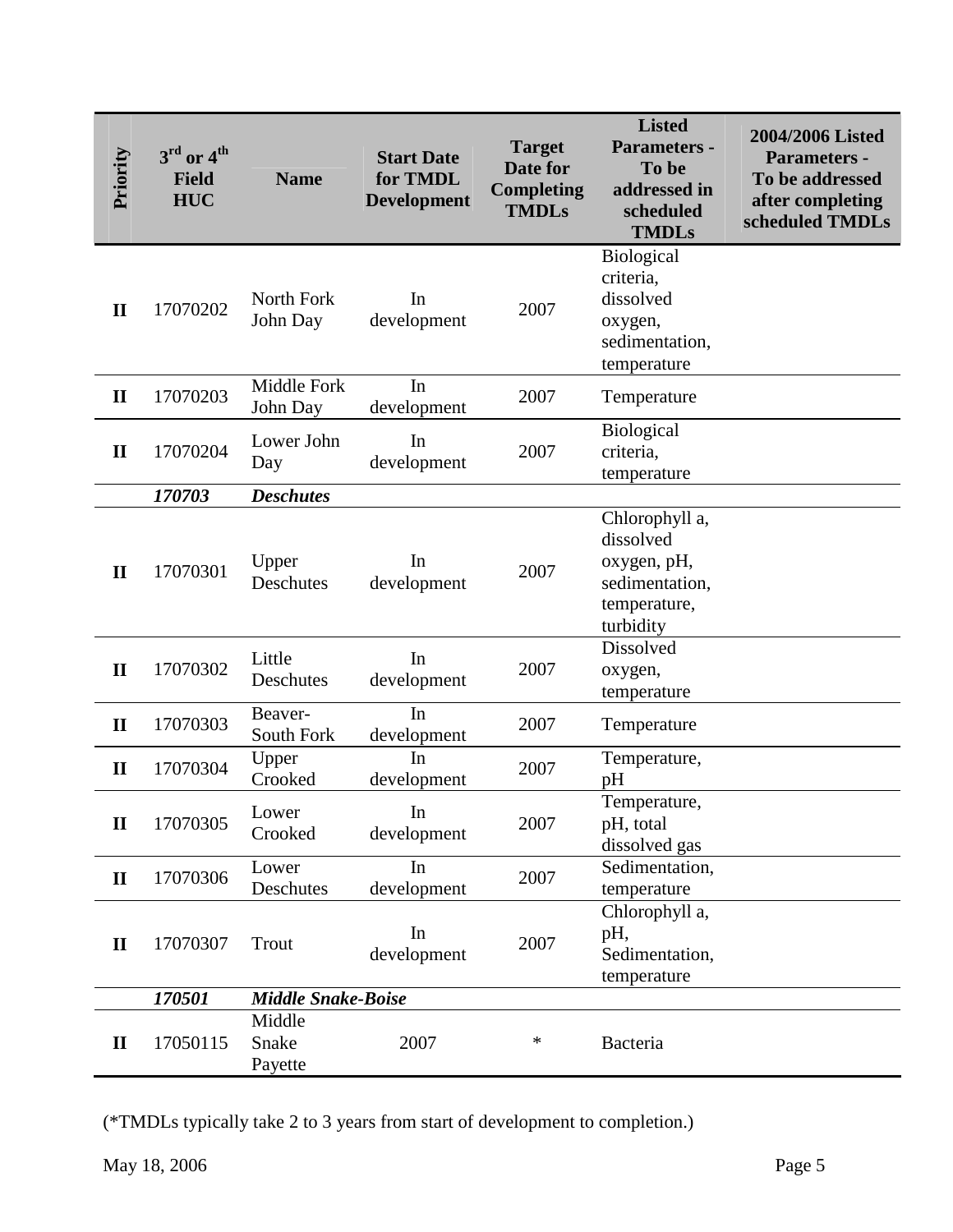| Priority     | $3rd$ or $4th$<br><b>Field</b><br><b>HUC</b> | <b>Name</b>                    | <b>Start Date</b><br>for TMDL<br><b>Development</b>                           | <b>Target</b><br><b>Date for</b><br><b>Completing</b><br><b>TMDLs</b> | <b>Listed</b><br>Parameters -<br>To be<br>addressed in<br>scheduled<br><b>TMDLs</b>                              | 2004/2006 Listed<br><b>Parameters -</b><br>To be addressed<br>after completing<br>scheduled TMDLs |
|--------------|----------------------------------------------|--------------------------------|-------------------------------------------------------------------------------|-----------------------------------------------------------------------|------------------------------------------------------------------------------------------------------------------|---------------------------------------------------------------------------------------------------|
| $\mathbf{I}$ | 17050116                                     | Upper<br>Malheur               | 2007                                                                          | $\ast$                                                                | Bacteria,<br>chlorophyll a,<br>DDT, dieldrin,<br>dissolved<br>oxygen,<br>temperature                             |                                                                                                   |
| $\mathbf{I}$ | 17050117                                     | Lower<br>Malheur               | 2007                                                                          | $\ast$                                                                | Bacteria,<br>chlorophyll a,<br>DDT, dieldrin,<br>dissolved<br>oxygen,<br>temperature                             |                                                                                                   |
| $\mathbf{I}$ | 17050118                                     | <b>Bully</b>                   | 2007                                                                          | *                                                                     | Chlorophyll a,<br>bacteria                                                                                       |                                                                                                   |
| $\mathbf{I}$ | 17050119                                     | Willow                         | 2007                                                                          | $\ast$                                                                | Bacteria,<br>chlorophyll a,<br>temperature                                                                       |                                                                                                   |
|              | 170900                                       | Willamette                     |                                                                               |                                                                       |                                                                                                                  |                                                                                                   |
| $\mathbf{I}$ | 17090008                                     | Yamhill                        | 2007                                                                          | $\ast$                                                                | Chlorophyll a,<br>chlorpyrifos,<br>dissolved<br>oxygen,<br>bacteria, iron,<br>manganese,<br>temperature          |                                                                                                   |
| $\mathbf{I}$ | 17090009                                     | Molalla-<br>Pudding            | 2007                                                                          | $\ast$                                                                | Arsenic,<br>chlordane,<br>DDT, dissolved<br>oxygen,<br>bacteria, iron,<br>manganese,<br>nitrates,<br>temperature |                                                                                                   |
|              | 171003                                       | <b>Southern Oregon Coastal</b> |                                                                               |                                                                       |                                                                                                                  |                                                                                                   |
|              | May 18, 2006                                 |                                | (*TMDLs typically take 2 to 3 years from start of development to completion.) |                                                                       |                                                                                                                  | Page 6                                                                                            |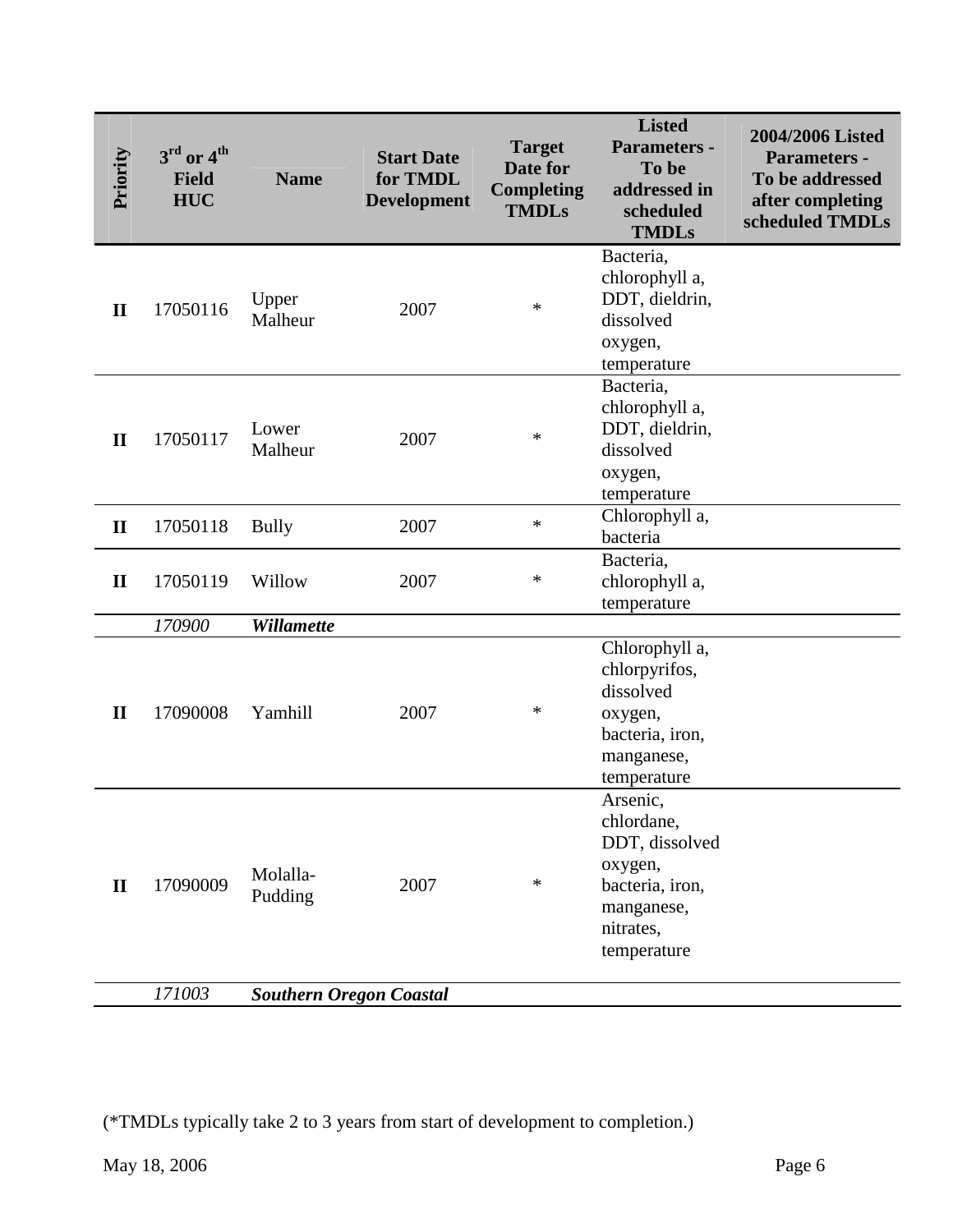| Priority     | $3rd$ or $4th$<br><b>Field</b><br><b>HUC</b> | <b>Name</b>                                   | <b>Start Date</b><br>for TMDL<br><b>Development</b>                           | <b>Target</b><br>Date for<br><b>Completing</b><br><b>TMDLs</b> | <b>Listed</b><br>Parameters -<br>To be<br>addressed in<br>scheduled<br><b>TMDLs</b>                    | 2004/2006 Listed<br><b>Parameters -</b><br>To be addressed<br>after completing<br>scheduled TMDLs |
|--------------|----------------------------------------------|-----------------------------------------------|-------------------------------------------------------------------------------|----------------------------------------------------------------|--------------------------------------------------------------------------------------------------------|---------------------------------------------------------------------------------------------------|
| $\mathbf{I}$ | 17100304                                     | Coos                                          | 2007                                                                          | $\ast$                                                         | Aquatic weeds<br>or algae,<br>dissolved<br>oxygen,<br>bacteria, iron,<br>manganese, pH,<br>temperature |                                                                                                   |
| $\mathbf{I}$ | 17100305                                     | Coquille                                      | 2007                                                                          | ∗                                                              | Chlorophyll a,<br>dissolved<br>oxygen,<br>bacteria, iron,<br>temperature                               |                                                                                                   |
|              |                                              |                                               |                                                                               |                                                                |                                                                                                        |                                                                                                   |
| III          | 170502<br>17050201                           | <b>Middle Snake-Powder</b><br><b>Brownlee</b> | 2008                                                                          | *                                                              | Temperature                                                                                            |                                                                                                   |
|              |                                              | Reservoir                                     |                                                                               |                                                                |                                                                                                        |                                                                                                   |
| III          | 17050202                                     | <b>Burnt</b>                                  | 2008                                                                          | $\ast$                                                         | Chlorophyll a,<br>dissolved<br>oxygen,<br>bacteria,<br>sedimentation,<br>temperature                   |                                                                                                   |
| III          | 17050203                                     | Powder                                        | 2008                                                                          | $\ast$                                                         | Bacteria,<br>temperature,<br>turbidity                                                                 |                                                                                                   |
|              | 171002                                       |                                               | <b>Northern Oregon Coastal</b>                                                |                                                                |                                                                                                        |                                                                                                   |
| Ш            | 17100204                                     | Siletz-<br>Yaquina                            | 2008                                                                          | $\ast$                                                         | Chlorophyll a<br>dissolved<br>oxygen,<br>bacteria, pH,<br>sedimentation,<br>temperature                |                                                                                                   |
| Ш            | 17100205                                     | Alsea                                         | 2008                                                                          | ∗                                                              | Aquatic weeds<br>or algae,<br>chlorophyll a,<br>dissolved<br>oxygen,<br>bacteria,<br>temperature       |                                                                                                   |
|              |                                              |                                               | (*TMDLs typically take 2 to 3 years from start of development to completion.) |                                                                |                                                                                                        |                                                                                                   |
|              | May 18, 2006                                 |                                               |                                                                               |                                                                |                                                                                                        | Page 7                                                                                            |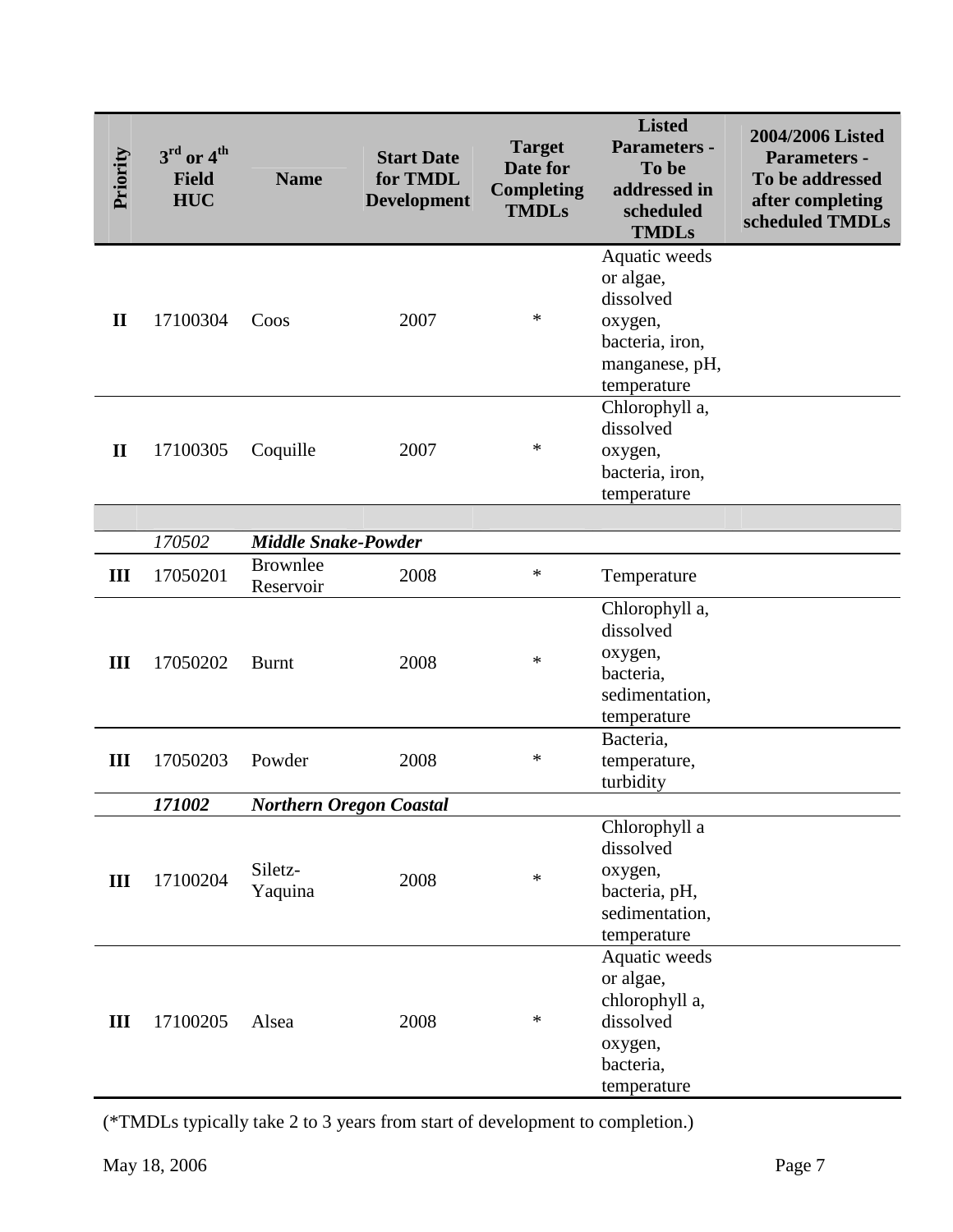| Priority                  | $3rd$ or $4th$<br><b>Field</b><br><b>HUC</b> | <b>Name</b>                 | <b>Start Date</b><br>for TMDL<br><b>Development</b>                           | <b>Target</b><br>Date for<br><b>Completing</b><br><b>TMDLs</b> | <b>Listed</b><br>Parameters -<br>To be<br>addressed in<br>scheduled<br><b>TMDLs</b>                                          | 2004/2006 Listed<br><b>Parameters -</b><br>To be addressed<br>after completing<br>scheduled TMDLs |
|---------------------------|----------------------------------------------|-----------------------------|-------------------------------------------------------------------------------|----------------------------------------------------------------|------------------------------------------------------------------------------------------------------------------------------|---------------------------------------------------------------------------------------------------|
| III                       | 17100206                                     | Siuslaw                     | 2008                                                                          | ∗                                                              | Biological<br>criteria,<br>dissolved<br>oxygen,<br>bacteria,<br>sedimentation,<br>temperature                                |                                                                                                   |
| III                       | 17100207                                     | <b>Siltcoos</b>             | 2008                                                                          | $\ast$                                                         | Aquatic weeds,<br>temperature                                                                                                |                                                                                                   |
|                           |                                              |                             |                                                                               |                                                                |                                                                                                                              |                                                                                                   |
|                           | 160402                                       | <b>Black Rock Desert</b>    |                                                                               |                                                                |                                                                                                                              |                                                                                                   |
| IV                        | 16040201                                     | Upper<br>Quinn              | 2009                                                                          | $\ast$                                                         | Temperature                                                                                                                  |                                                                                                   |
|                           | 170501                                       | <b>Middle Snake-Boise</b>   |                                                                               |                                                                |                                                                                                                              |                                                                                                   |
| IV                        | 17050107                                     | Middle<br>Owyhee            | 2009                                                                          | ∗                                                              | Arsenic,<br>mercury,<br>temperature                                                                                          |                                                                                                   |
| IV                        | 17050108                                     | Jordan                      | 2009                                                                          | $\ast$                                                         | Arsenic,<br>mercury                                                                                                          |                                                                                                   |
| IV                        | 17050110                                     | Lower<br>Owyhee             | 2009                                                                          | ∗                                                              | Arsenic,<br>bacteria,<br>chlorophyll a,<br>copper, DDT,<br>dieldrin, iron,<br>lead,<br>manganese,<br>mercury,<br>temperature |                                                                                                   |
|                           |                                              |                             |                                                                               |                                                                |                                                                                                                              |                                                                                                   |
|                           | 171200                                       | <b>Oregon</b> closed basins |                                                                               |                                                                |                                                                                                                              |                                                                                                   |
| V                         | 17120001                                     | Harney-<br>Malheur<br>Lakes | 2010                                                                          | ∗                                                              | Temperature                                                                                                                  |                                                                                                   |
| $\mathbf{V}$              | 17120002                                     | <b>Silvies</b>              | 2010                                                                          | $\ast$                                                         | Dissolved<br>oxygen,<br>temperature                                                                                          |                                                                                                   |
| $\boldsymbol{\mathrm{V}}$ | 17120003                                     | Donner Und<br>Blitzen       | 2010                                                                          | ∗                                                              | Beryllium, iron,<br>manganese,<br>temperature                                                                                |                                                                                                   |
|                           |                                              |                             | (*TMDLs typically take 2 to 3 years from start of development to completion.) |                                                                |                                                                                                                              |                                                                                                   |
|                           |                                              |                             |                                                                               |                                                                |                                                                                                                              |                                                                                                   |
|                           | May 18, 2006                                 |                             |                                                                               |                                                                |                                                                                                                              | Page 8                                                                                            |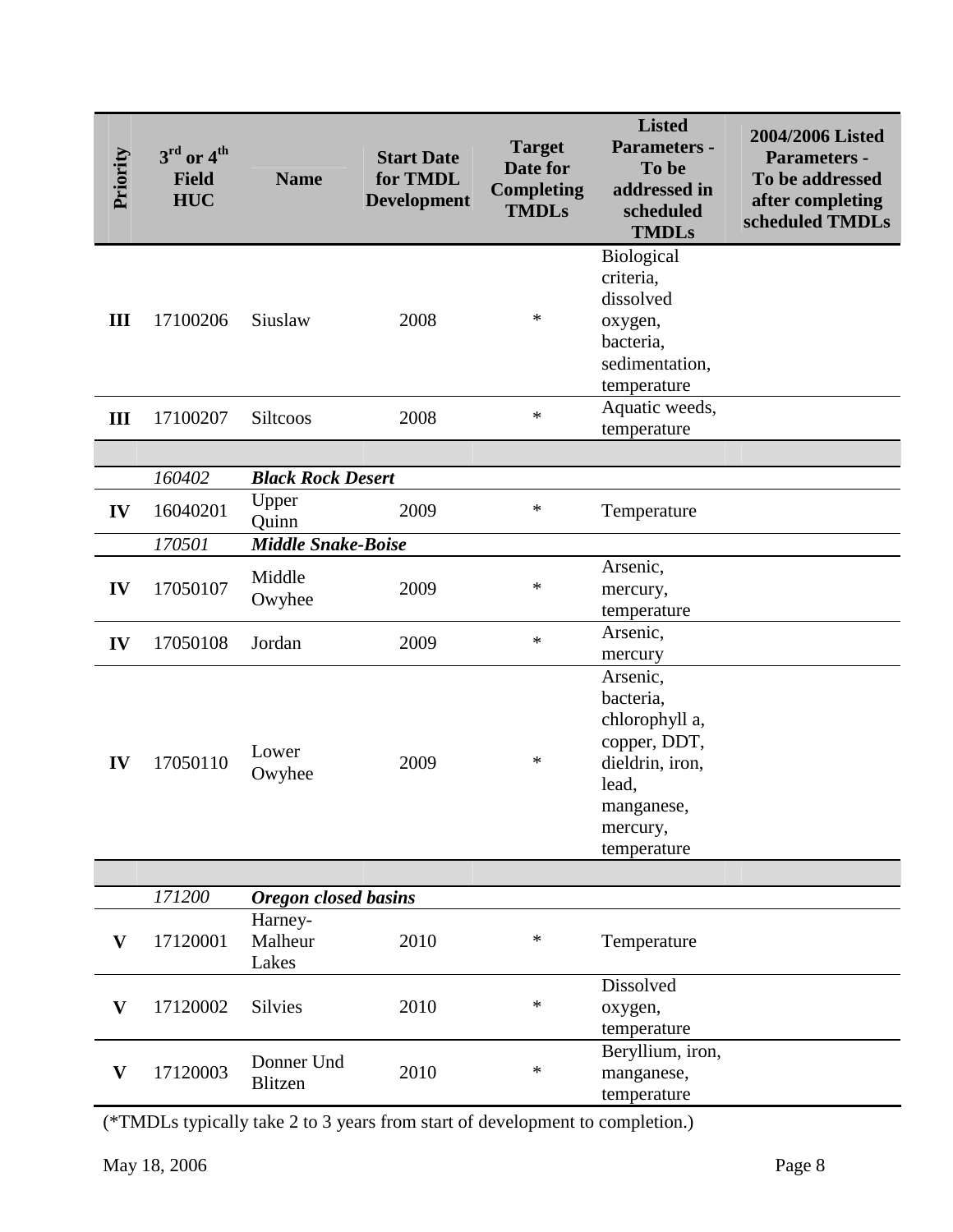| Priority                  | $3rd$ or $4th$<br><b>Field</b><br><b>HUC</b> | <b>Name</b>                           | <b>Start Date</b><br>for TMDL<br><b>Development</b>                           | <b>Target</b><br>Date for<br><b>Completing</b><br><b>TMDLs</b>                                                                            | <b>Listed</b><br>Parameters -<br>To be<br>addressed in<br>scheduled<br><b>TMDLs</b>       | 2004/2006 Listed<br><b>Parameters -</b><br>To be addressed<br>after completing<br>scheduled TMDLs |
|---------------------------|----------------------------------------------|---------------------------------------|-------------------------------------------------------------------------------|-------------------------------------------------------------------------------------------------------------------------------------------|-------------------------------------------------------------------------------------------|---------------------------------------------------------------------------------------------------|
| $\bold{V}$                | 17120004                                     | Silver                                | 2010                                                                          | $\ast$                                                                                                                                    | Temperature                                                                               |                                                                                                   |
| $\boldsymbol{\mathrm{V}}$ | 17120005                                     | Summer<br>Lake                        | 2010                                                                          | $\ast$                                                                                                                                    | Temperature                                                                               |                                                                                                   |
| $\mathbf{V}$              | 17120006                                     | Lake Abert                            | 2010                                                                          | $\ast$                                                                                                                                    | <b>Biological</b><br>criteria,<br>temperature                                             |                                                                                                   |
| $\mathbf{V}$              | 17120007                                     | Warner<br>Lakes                       | 2010                                                                          | $\ast$                                                                                                                                    | Arsenic,<br>biological<br>criteria,<br>dissolved<br>oxygen, pH,<br>silver,<br>temperature |                                                                                                   |
| $\mathbf{V}$              | 17120008                                     | Guano                                 | 2010                                                                          | $\ast$                                                                                                                                    | Temperature                                                                               |                                                                                                   |
| $\mathbf{V}$              | 180200<br>18020001                           | <b>Upper Sacramento</b><br>Goose Lake | 2010                                                                          | $\ast$                                                                                                                                    | Biological<br>criteria, iron,<br>temperature                                              |                                                                                                   |
|                           | 170900                                       | Willamette                            |                                                                               |                                                                                                                                           |                                                                                           |                                                                                                   |
|                           | 17090010                                     | Tualatin                              | To be<br>scheduled                                                            | $\ast$<br>(Completed<br>$2001 -$<br>Temperature,<br>bacteria,<br>dissolved<br>oxygen,<br>ammonia,<br>chlorophyll a,<br>pH,<br>phosphorus) |                                                                                           | Chromium, copper,<br>dieldrin, dissolved<br>oxygen, iron, lead,<br>manganese, silver,<br>zinc     |
|                           | 170701                                       | Middle Columbia                       |                                                                               |                                                                                                                                           |                                                                                           |                                                                                                   |
|                           | 17070103                                     | Umatilla                              | To be<br>scheduled                                                            | $\ast$<br>(Completed<br>$2001 -$<br>Temperature,<br>sedimentation,<br>turbidity, pH,<br>aquatic weeds<br>and algae)                       |                                                                                           | Iron, manganese,<br>nitrates                                                                      |
|                           | 180102                                       | <b>Klamath</b>                        |                                                                               |                                                                                                                                           |                                                                                           |                                                                                                   |
|                           | May 18, 2006                                 |                                       | (*TMDLs typically take 2 to 3 years from start of development to completion.) |                                                                                                                                           |                                                                                           | Page 9                                                                                            |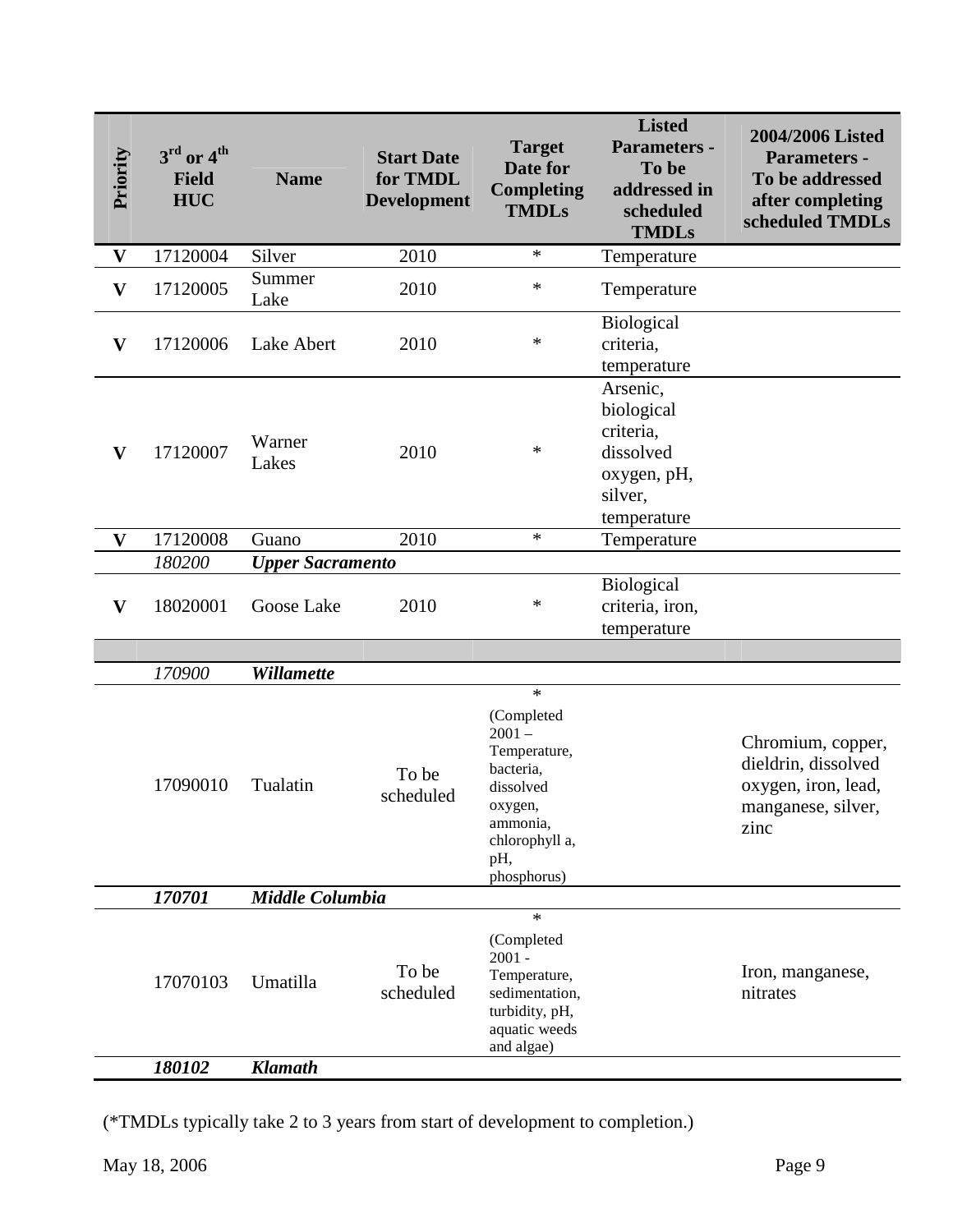| Priority | $3^{\rm rd}$ or $4^{\rm th}$<br><b>Field</b><br><b>HUC</b> | <b>Name</b>                    | <b>Start Date</b><br>for TMDL<br><b>Development</b>                           | <b>Target</b><br>Date for<br><b>Completing</b><br><b>TMDLs</b>                                           | <b>Listed</b><br><b>Parameters -</b><br>To be<br>addressed in<br>scheduled<br><b>TMDLs</b> | 2004/2006 Listed<br><b>Parameters -</b><br>To be addressed<br>after completing<br>scheduled TMDLs |
|----------|------------------------------------------------------------|--------------------------------|-------------------------------------------------------------------------------|----------------------------------------------------------------------------------------------------------|--------------------------------------------------------------------------------------------|---------------------------------------------------------------------------------------------------|
|          | 18010201                                                   | Williamson                     | To be<br>scheduled                                                            | $\ast$<br>(Completed<br>$2002 -$<br>Temperature)                                                         |                                                                                            | Dissolved oxygen                                                                                  |
|          | 18010202                                                   | Sprague                        | To be<br>scheduled                                                            | $\ast$<br>(Completed<br>$2002 -$<br>Sprague River<br>dissolved<br>oxygen and<br>pH)                      |                                                                                            | Bacteria                                                                                          |
|          | 171002                                                     | <b>Northern Oregon Coastal</b> |                                                                               |                                                                                                          |                                                                                            |                                                                                                   |
|          | 17100203                                                   | Wilson-<br>Trask-<br>Nestucca  | To be<br>scheduled                                                            | $\ast$<br>(Completed<br>$2002 -$<br>Temperature,<br>sediment,<br>bacteria for<br>Nestucca Bay)<br>$\ast$ |                                                                                            | Dissolved oxygen,<br>iron                                                                         |
|          | 17100201                                                   | Necanicum                      | To be<br>scheduled                                                            | (Completed<br>$2003 -$<br>Temperature,<br>bacteria)                                                      |                                                                                            | Aquatic weeds or<br>algae, iron                                                                   |
|          | 17100202                                                   | Nehalem                        | To be<br>scheduled                                                            | $\ast$<br>(Completed<br>$2003 -$<br>Temperature,<br>bacteria)                                            |                                                                                            | Dissolved oxygen                                                                                  |
|          | 170800                                                     | Lower Columbia                 |                                                                               |                                                                                                          |                                                                                            |                                                                                                   |
|          | 17080006                                                   | Lower<br>Columbia              | To be<br>scheduled                                                            | $\ast$<br>(Completed<br>$2003 -$<br>Temperature)                                                         |                                                                                            | Aquatic weeds or<br>algae, chromium,<br>copper, bacteria,<br>iron, manganese,<br>zinc             |
|          | 171003                                                     | <b>Southern Oregon Coastal</b> |                                                                               |                                                                                                          |                                                                                            |                                                                                                   |
|          | 17100309                                                   | Applegate                      | To be<br>scheduled                                                            | $\ast$<br>(Completed<br>$2004 -$<br>Temperature)                                                         |                                                                                            | Dissolved oxygen                                                                                  |
|          | 170701                                                     | Middle Columbia                |                                                                               |                                                                                                          |                                                                                            |                                                                                                   |
|          | May 18, 2006                                               |                                | (*TMDLs typically take 2 to 3 years from start of development to completion.) |                                                                                                          |                                                                                            | Page 10                                                                                           |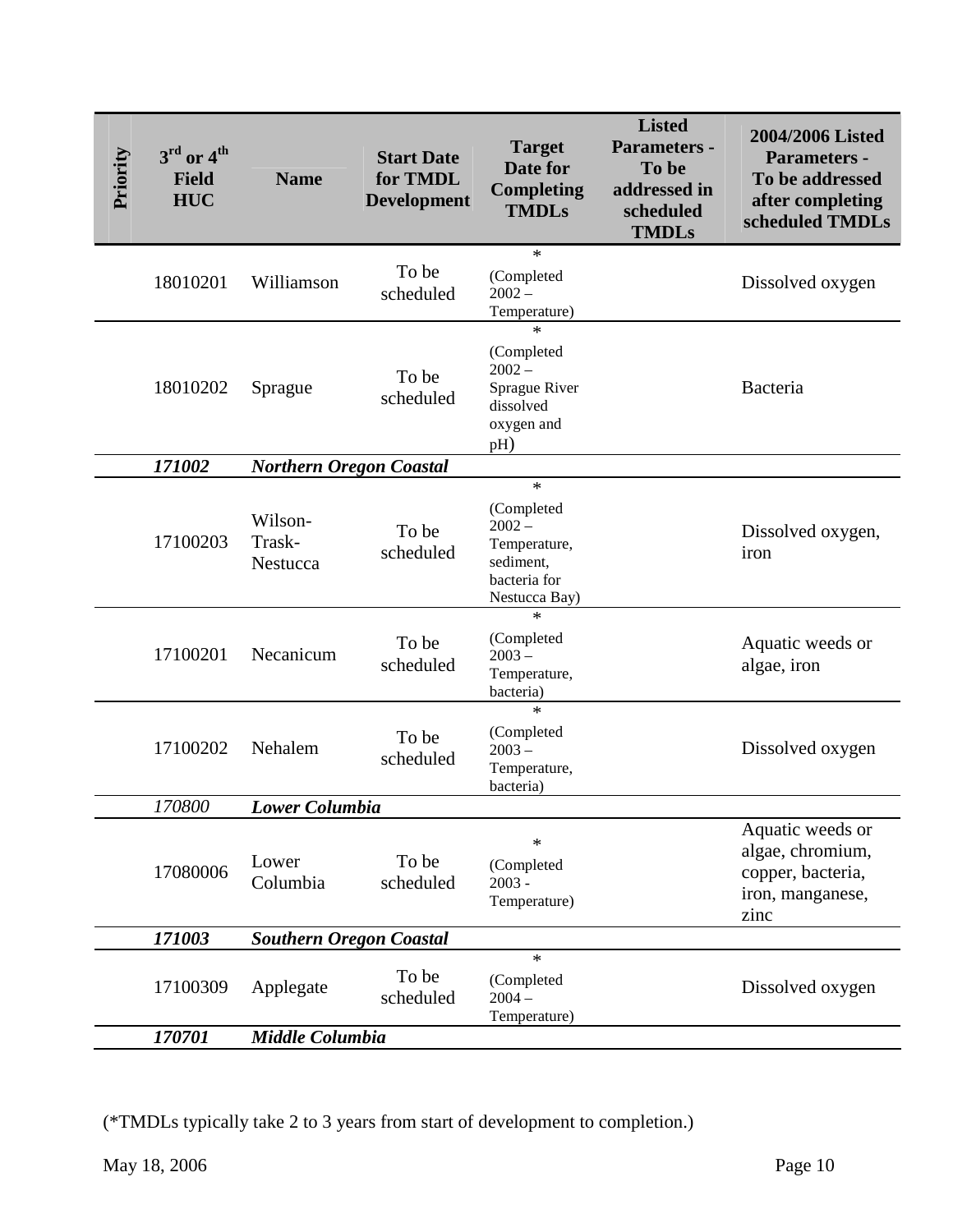| Priority | $3rd$ or $4th$<br>Field<br>${\bf HUC}$ | <b>Name</b> | <b>Start Date</b><br>for TMDL<br><b>Development</b>                           | <b>Target</b><br>Date for<br><b>Completing</b><br><b>TMDLs</b> | <b>Listed</b><br>Parameters -<br>To be<br>addressed in<br>scheduled<br><b>TMDLs</b> | 2004/2006 Listed<br>Parameters -<br>To be addressed<br>after completing<br>scheduled TMDLs |
|----------|----------------------------------------|-------------|-------------------------------------------------------------------------------|----------------------------------------------------------------|-------------------------------------------------------------------------------------|--------------------------------------------------------------------------------------------|
|          | 17070102                               | Walla Walla | To be<br>scheduled                                                            | $\ast$<br>(Completed<br>$2005 -$<br>Temperature)               |                                                                                     | Iron                                                                                       |
|          |                                        |             |                                                                               |                                                                |                                                                                     |                                                                                            |
|          |                                        |             |                                                                               |                                                                |                                                                                     |                                                                                            |
|          |                                        |             |                                                                               |                                                                |                                                                                     |                                                                                            |
|          |                                        |             |                                                                               |                                                                |                                                                                     |                                                                                            |
|          |                                        |             |                                                                               |                                                                |                                                                                     |                                                                                            |
|          |                                        |             |                                                                               |                                                                |                                                                                     |                                                                                            |
|          |                                        |             |                                                                               |                                                                |                                                                                     |                                                                                            |
|          |                                        |             |                                                                               |                                                                |                                                                                     |                                                                                            |
|          |                                        |             |                                                                               |                                                                |                                                                                     |                                                                                            |
|          |                                        |             | (*TMDLs typically take 2 to 3 years from start of development to completion.) |                                                                |                                                                                     |                                                                                            |
|          | May 18, 2006                           |             |                                                                               |                                                                |                                                                                     | Page 11                                                                                    |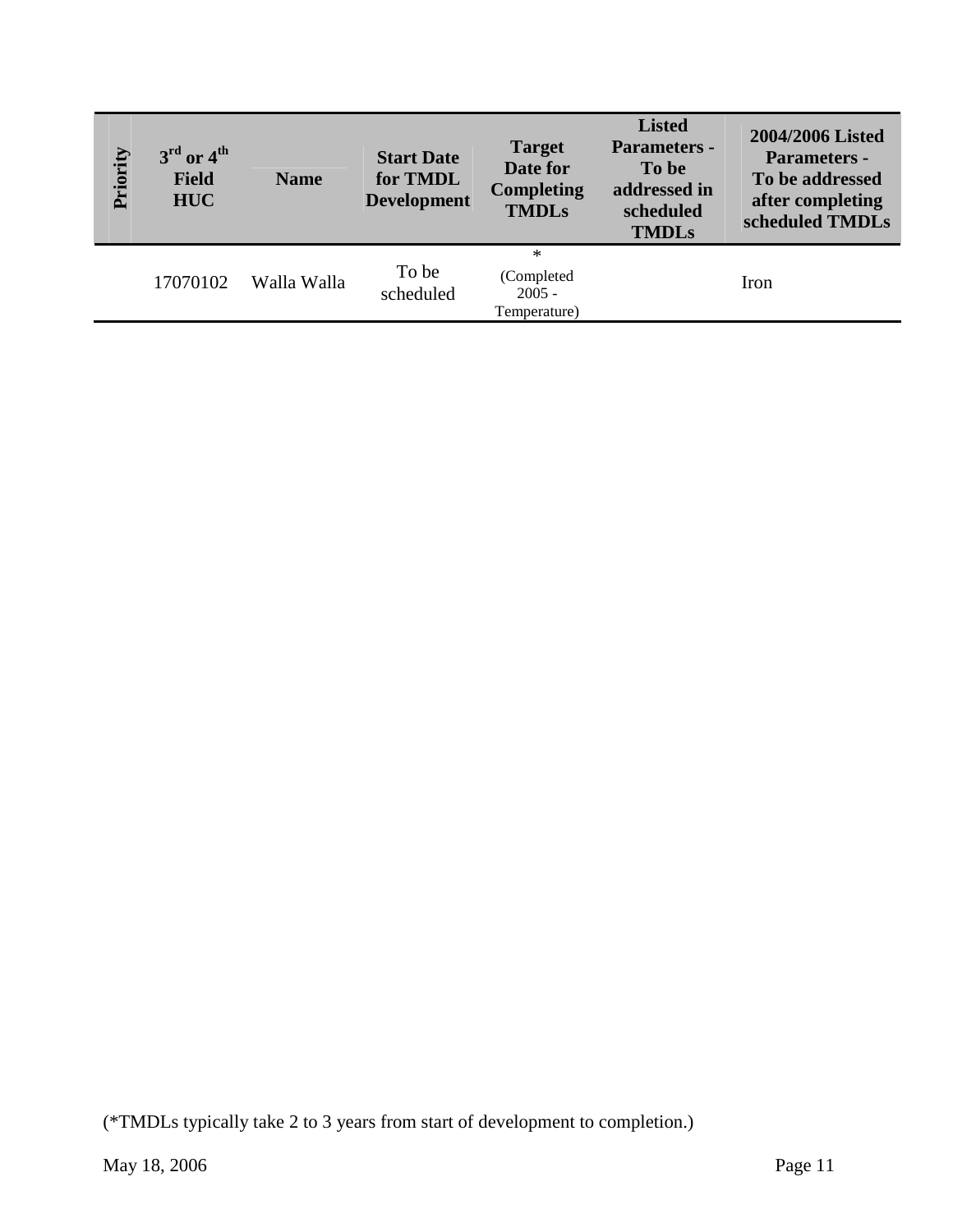## **Appendix 1 PRIORITIZATION PROCESS USED for Oregon's 2002 303 (d) List of Water Quality Limited Water bodies January 2003**

**INTRODUCTION:** Section 303(d) of the Clean Water Act provides an important building block for managing the quality of the Nation's waters. Sections 303(d) and 303(e), used in conjunction with water quality standards, provided the tools to establish water quality goals in any geographic area, to assess the condition of those waters, to identify areas needing special attention, and to develop and implement plans which remedy problems. Specifically, the Section 303(d) process consists of:

- 1. Identifying waters where required pollution controls are not expected to attain or maintain water quality standards (this is the 303(d) List);
- 2. Setting priorities and targeting resources for use in developing Total Maximum Daily Loads (TMDLs) for addressing point and nonpoint source pollutants; and
- 3. Establishing TMDLs.

This paper describes the process used by the Oregon Department of Environmental Quality (DEQ) to prioritize resources for use in developing Total Maximum Daily Loads (TMDLs). This prioritization process is based on that originally developed for the 1994/96 303(d) list. The same prioritization process was used for the 1998 303(d) list.

**BACKGROUND:** After States develop lists as required under Section 303(d), they are required to prioritize and submit the list of waters to EPA for review and approval. Section 303(d) states that each "State shall establish a priority ranking for such waters, taking into account the severity of the pollution and the uses to be made of such waters." As part of the ranking, each state is expected to identify which "high" priority waters will be targeted for TMDL development within two years following the listing process. The list and priority ranking are to be updated every two years (by April 1 of even numbered years).

A priority ranking is necessary to establish a work plan for the state to develop Total Maximum Daily Loads during the listing cycle. DEQ considers all listed waters to be important resources to the state. However, with hundreds of stream segments listed, many for multiple parameters, it is clear that not all TMDLs can be developed at the same time. The amount of staff time and resources required for TMDL development may vary widely depending on the amount of existing information, complexity, type of pollutant, number of point and non point sources, resources available and other issues.

EPA's Clean Water Strategy document addresses this problem. "Where all water quality problems cannot be addressed immediately, EPA and States will, using multi-year approaches, set priorities and direct efforts and resources to maximize environmental benefits by dealing with the most serious water quality problems and the most valuable and threatened resources first."

The DEQ priorities for TMDL development should be viewed as a work plan in which DEQ will focus staff resources. A high or low priority ranking does not necessarily mean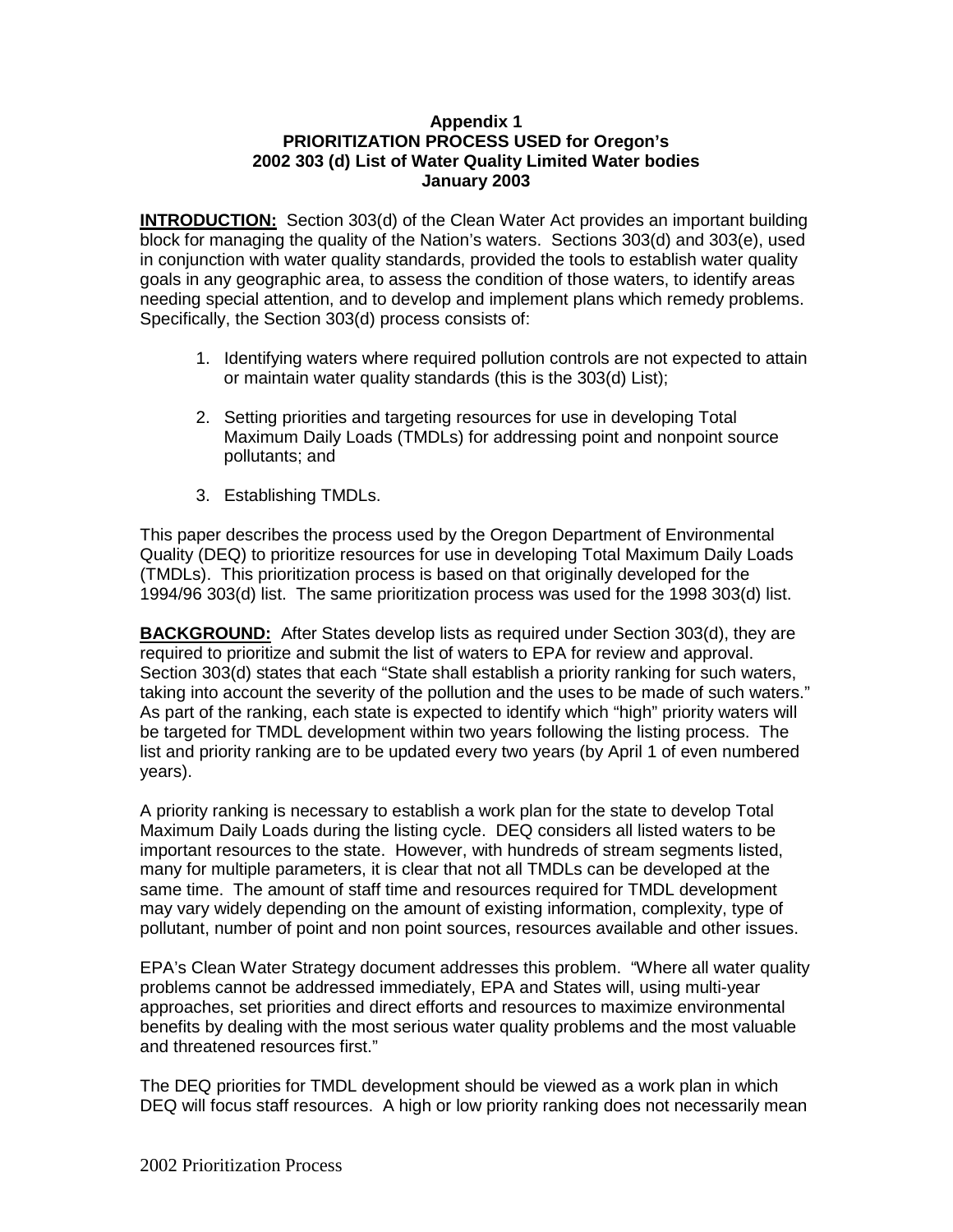that the river or lake is more important or less important, but rather that it is a water body selected for TMDL development for reasons identified in the prioritization process. The priority ranking also should not be viewed as a comprehensive prioritization for value of water bodies in the state. The priority ranking is limited in its scope to only water bodies that are listed on the 303(d) list. Also, it is only a priority ranking for where DEQ will commit staff resources to develop a TMDL. DEQ will continue to perform its work in all river basins in the state in such areas as monitoring water quality, working with permit holders and enforcing the state's environmental regulations.

DEQ uses a multi-step process for priority ranking and targeting. Generally, DEQ develops TMDLs on a subbasin (US Geological Survey  $4<sup>th</sup>$  field) scale. Once this geographic area has been targeted for TMDL development, DEQ may apply further criteria (second tier criteria) to identify the high priority areas within the sub basin. These criteria are explained below.

**ASSUMPTIONS:** DEQ used the following basic assumptions to develop criteria for prioritizing water bodies listed on the 2002 303(d) list.

- 1. All streams, rivers and estuaries on the 303(d) list are important and valuable resources. It is important for DEQ to develop Total Maximum Daily Loads (TMDLs) for all listed streams, as required by federal law, as quickly as resources allow.
- 2. The criteria used to prioritize the streams should be as objective as possible, but allow some flexibility through the "targeting" process to meet state and local needs and priorities.
- 3. In most cases, the geographic area was an entire sub-basin unless specific pollutants that affected an impaired beneficial use could be addressed uniquely on a smaller level (e.g. toxics affected a single water body such as one lake within a sub-basin). In that case, the specific watershed or other defined area related to the beneficial use would be ranked separately from the remainder of the sub-basin. Within a sub-basin, dissimilar water bodies could be ranked separately if listed for unrelated parameters. For example, bays and lakes listed for bacteria may be separated from the rest of a sub-basin that is listed for other parameters affecting fish.
- 4. DEQ will use beneficial uses, looking at severity of impairment and severity of pollution, to determine the priority. An example of this is a "Threatened and Endangered Species" listing or Health Advisory would be given a higher priority based on the severity of impairment or pollution.
- 5. DEQ will re-examine criteria used for prioritizing and targeting TMDL development in each listing cycle.

RANKING METHODOLOGY: All 4<sup>th</sup> field sub-basins which had water bodies listed on the 1994/1996 303(d) list were ranked in "First Tier" priority categories of 1 through 4 (where 1 is high priority and 4 is lower priority) as described below. Where multiple uses within a sub-basin are limited by impaired water quality, the sub-basin would be ranked using the highest priority. A "Second Tier" set of criteria are suggested that can be used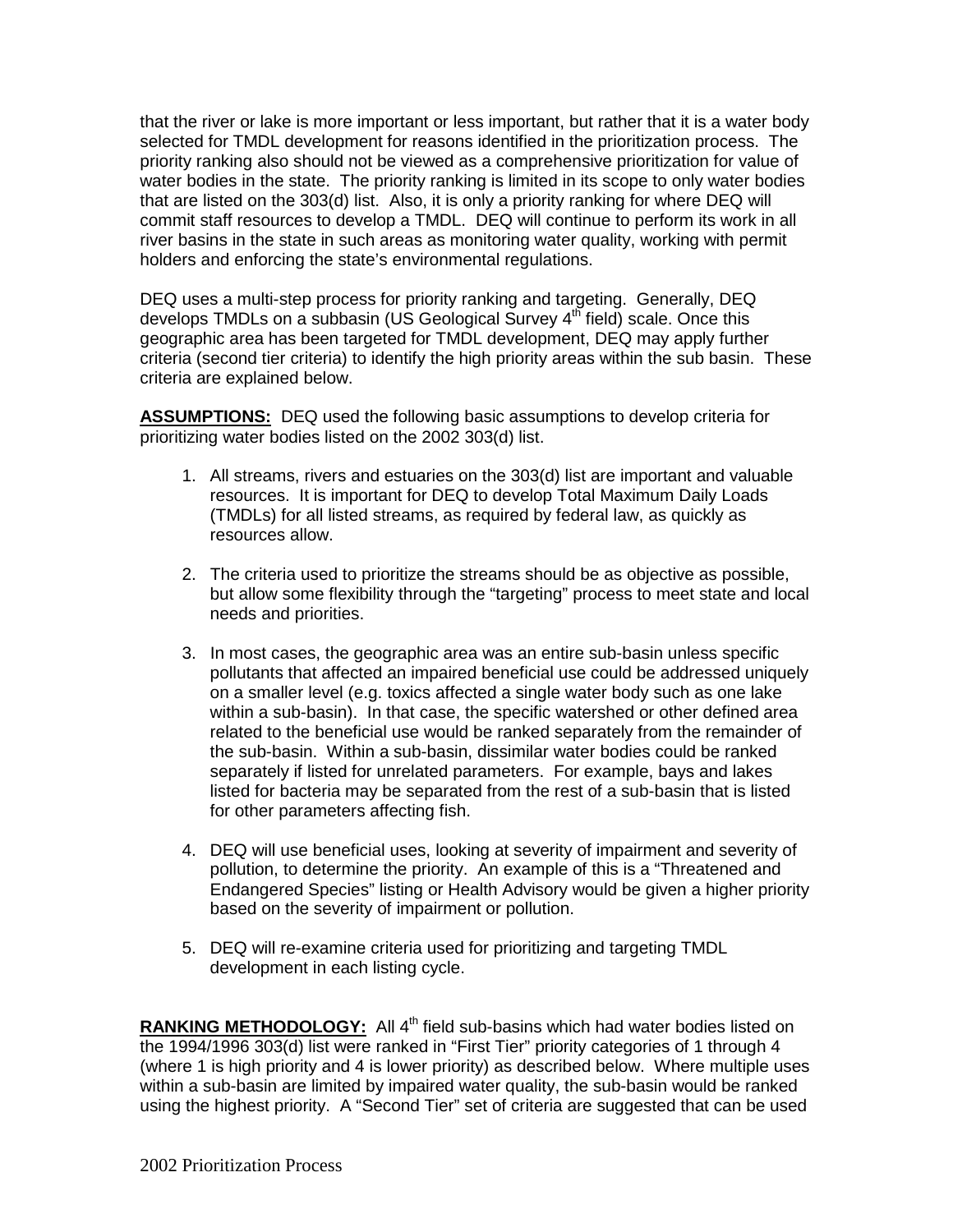to further develop priorities or set targets within a sub-basin. The "Second Tier" priorities were not used to further define priorities at this time and will be the subject of further refinement by the Department.

Sub-Basins (hydrologic units) were ranked as Priority 1 though 4 based on the ranking scheme described below:

## **FIRST TIER CRITERIA:**

## **Priority 1:**

#### **Endangered Fish Species:**

Spawning and rearing water bodies for federally listed threatened or endangered species or species addressed under the Oregon Plan.

Parameters of Concern: Biological Criteria, Dissolved Oxygen, Flow Modification, Habitat Modification, pH, Sedimentation, Temperature, Total Dissolved Gas, Toxics, Turbidity

#### **Health Advisories:**

Streams and Lakes where the Oregon Health Division has issued a fish consumption advisory.

Parameters of concern: Toxics (tissue)

#### **Drinking Water:**

Public and Private Domestic water supply where standard pretreatment technology (filtration and disinfection) is inadequate to meet drinking standards.

Parameters of Concern: Total Dissolved Solids, Toxics (water column)

## **Priority 2:**

#### **Candidate Fish Species:**

Spawning and rearing water bodies for fish species that are candidates or proposed for federal listing as threatened or endangered species or listed as critical on the Oregon Sensitive species list.

Parameters of Concern: Biological Criteria, Dissolved Oxygen, Flow Modification, Habitat Modification, pH, Sedimentation, Temperature, Total Dissolved Gas, Toxics, Turbidity

#### **Shellfish:**

Water bodies that experience periodic closures for not meeting standards for shellfish growing waters.

Parameters of concern: Bacteria, Toxics

## **Water Contact Recreation:**

Water bodies that experience chronic dry weather exceedences which corresponds with higher recreational usage (generally June through September).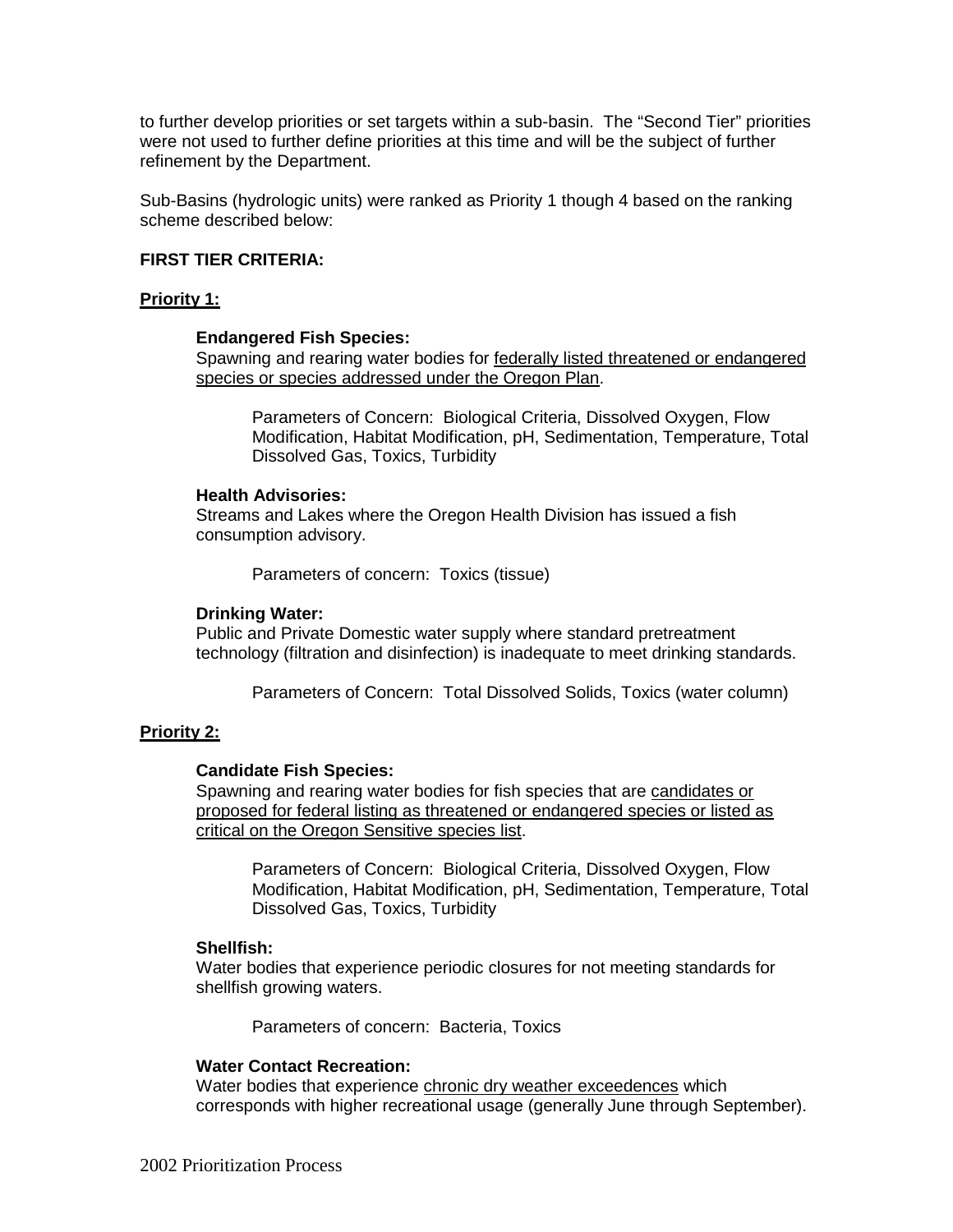Parameters of concern: bacteria

## **Priority 3:**

#### **Salmonid habitat:**

Water bodies designated for salmonid spawning and rearing that do not meet appropriate water quality standards.

Parameters of Concern: Biological Criteria, Dissolved Oxygen, Flow Modification, Habitat Modification, pH, Sedimentation, Temperature, Total Dissolved Gas, Toxics, Turbidity

## **Water Contact Recreation:**

Water bodies that experience chronic wet weather exceedences which correspond with lower recreational usage (generally October through May) or non-health related (aesthetic) concerns.

Parameters of concern: bacteria, aquatic weeds or algae, chlorophyll a, nutrients, turbidity

#### **Wild & Scenic Rivers and State Scenic Waterways:**

Federally or State designated Wild & Scenic waters not meeting water quality standards that relate to aesthetics or other recreational water use.

Parameters of Concern: aquatic weeds or algae, chlorophyll a, nutrients, turbidity

#### **Industrial Water Supply:**

Waters designated for industrial water supply where standard pretreatment technology is inadequate to meet standards.

Parameters of concern: Total Dissolved Solids, Turbidity

## **Priority 4:**

## **Livestock Watering**

Waters designated for livestock watering that do not meet appropriate water quality standards.

Parameters of concern: Chlorophyll a or algae

#### **Other Resident Fish and Aquatic Life:**

Water bodies not designated for salmonid spawning and rearing that do not meet appropriate water quality standards.

Parameters of Concern: Biological Criteria, Dissolved Oxygen, Flow Modification, Habitat Modification, pH, Sedimentation, Temperature, Total Dissolved Gas, Toxics, Turbidity

#### **Aesthetics:**